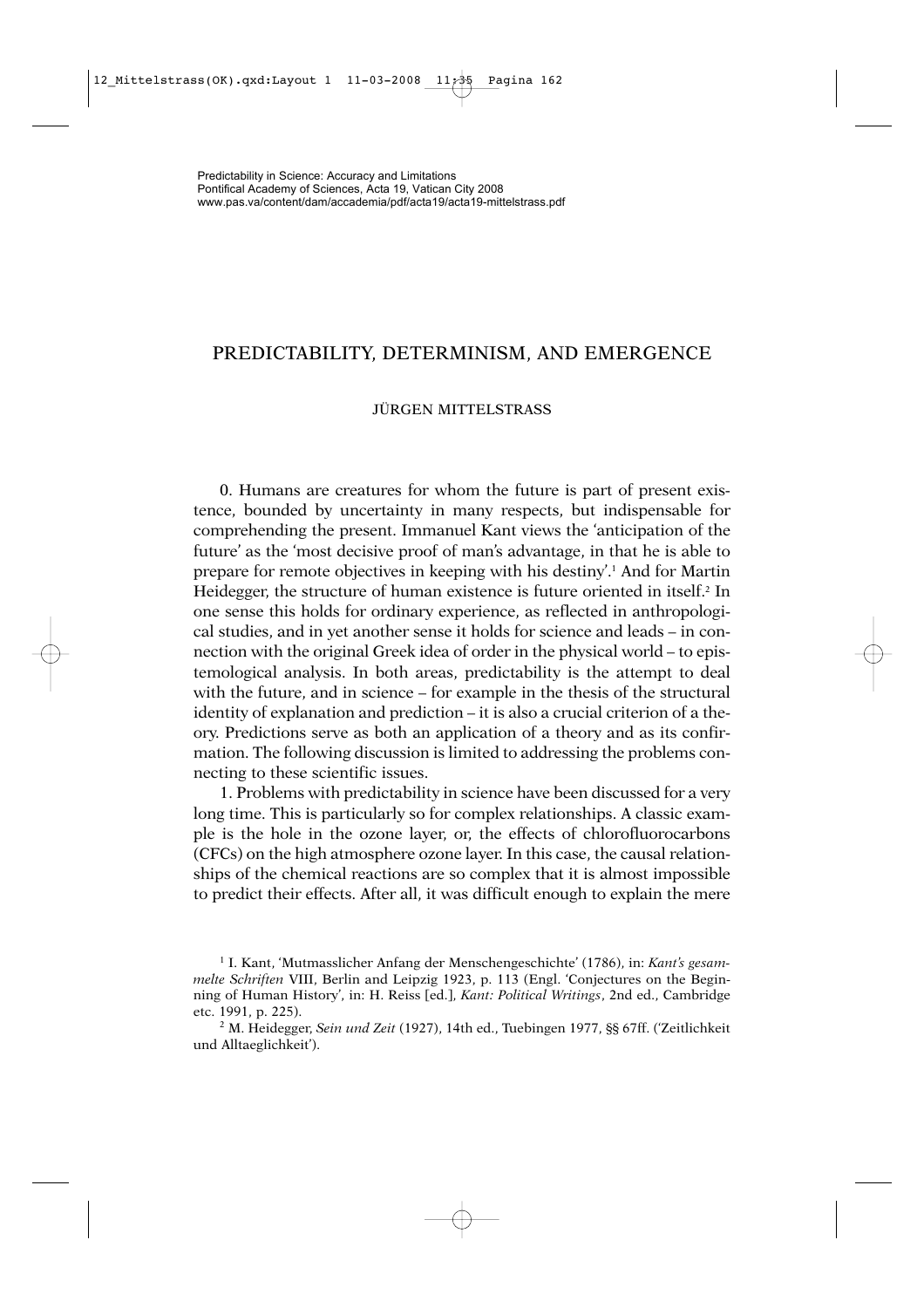occurrence of the effect. Just as well, it is a common fact that small causes can have large, unpredictable effects. Ice ages, for example, according to recent scientific research, are caused by a relatively minor cooling down in the earth's atmosphere. This in turn, is caused by a decreased intensity in the rays of the sun, which results from peculiarities of the earth's revolving around the sun, in particular its varying eccentricity as well as variations in its orientation and the gradient of the earth's axis. The crucial point is that this trifling cooling down leads to a change in flow in the North Atlantic. In particular, the warm flow, which comes to the surface near Iceland and is responsible for the warm climate in Europe, is diverted. This leads to a much harsher climate in the north, which in turn contributes toward cooling at the global dimension.3 Thus small changes in the conditions cause, in this case, considerable changes in the state of the system as a whole.

Another example is related to Max Planck's (epistemologically problematic) exploration of free will, which has recently become relevant again for brain science. Embarking from the concept of causal universality, i.e. the assumption of causal closure of the world, Planck argues that the will is also causally determined, although mental events, e.g. thoughts, are unpredictable – even for an ideal observer – due to their manifold dependencies. For Planck, this is also relevant for the relations between a willing and a perceiving self (the ideal observer): 'Each new observation (...) gives rise to a new motive, and the recognition of this motive in turn creates a new situation. The series is infinite, and since the observed person (the willing ego) owes no obedience to the observer (the percipient ego), we shall never be able to claim with certainty that the eventual decision must be in the sense of the observer's latest discovery'.4 This has, following Planck, no bearing on the continued validity of a causal law.

2. On this topic, the most commonly discussed example is chance in quantum mechanics. Quantum mechanics imposes serious limitations on the predictability of events. The central principle of the theory is 'Schroedinger's equation', which serves to determine the 'state function' or 'wave function' of a quantum system. The state function is generally taken to provide a complete description of quantum systems; no properties can

<sup>3</sup> See W.S. Broecker and G.H. Denton, 'Ursachen der Vereisungszyklen', *Spektrum der Wissenschaft* 3, 1990, pp. 88-98.

<sup>4</sup> M. Planck, *Vom Wesen der Willensfreiheit*, 2nd ed., Leipzig 1937, p. 18 (Engl. *The Universe in the Light of Modern Physics*, 2nd ed. [with a section on Free Will], London 1937, p. 101).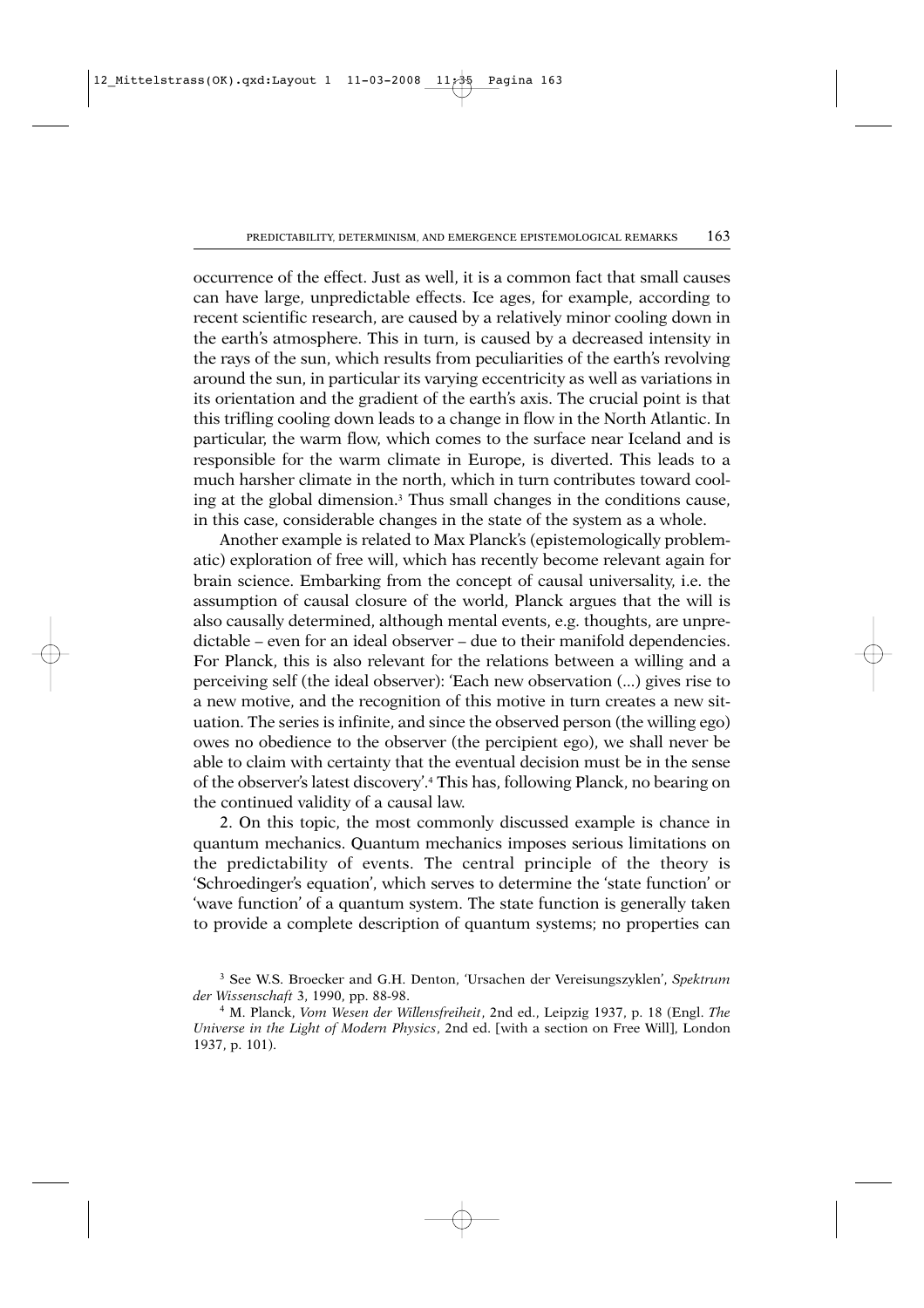be attributed to such a system beyond the ones expressed in terms of the state function. Schroedinger's equation determines the time development of the state function unambiguously. In this sense, quantum mechanics is a *deterministic* theory.

However, apparently irreducible chance elements enter when it comes to predicting the values of observable quantities. The measurement process in quantum mechanics is described as the coupling of the quantum system to a particular measuring apparatus. Schroedinger's equation yields, then, a range of possible measuring values of the quantity in question, each of these values being labelled with a probability estimate. That is, Schroedinger's equation only provides a probability distribution and does not anticipate particular observable events. Quantum mechanics is extended to actual measuring values by adding the so-called 'projection postulate'. This postulate is independent of Schroedinger's equation and says that one of the possible measuring values is assumed in actuality. The spectrum of possible values collapses into the one value that is obtained in the measurement. In repeated measurements of the same kind, the relative frequencies of the values coincide with the probability estimates supplied by Schroedinger's equation.

The salient point is that, according to present lights, this collapse of the state function, i.e., the selection of the actual measuring value from the range of possibilities is a genuinely *indeterministic* process whose outcome cannot be predicted on any basis whatsoever. These obstacles to prediction, as they become manifest in quantum mechanics, have nothing to do with the ignorance of the prevailing initial conditions. Given a complete description of the quantum state, chance fluctuations at the level of observables will yet occur. Quantum mechanics involves in-principle limitations of predictability to the effect that, for instance, it is objectively indeterminate when a given radioactive nucleus will decay. Such limitations are not merely epistemic constraints, but rather represent an ontological indeterminateness.

Heisenberg's so-called indeterminacy relations are a consequence of Schroedinger's equation, although historically they were formulated independent of this equation and prior to its enunciation. The Heisenberg relations place severe limitations on the simultaneous measurement of what is called 'incompatible' or 'incommensurable' quantities like position or momentum or spin values in different directions. The more precise one of the quantities is evaluated, the more room is left for the other one. Like the constraints mentioned before, the limitations set by the Heisenberg relations have nothing to do with practical impediments to increasing measure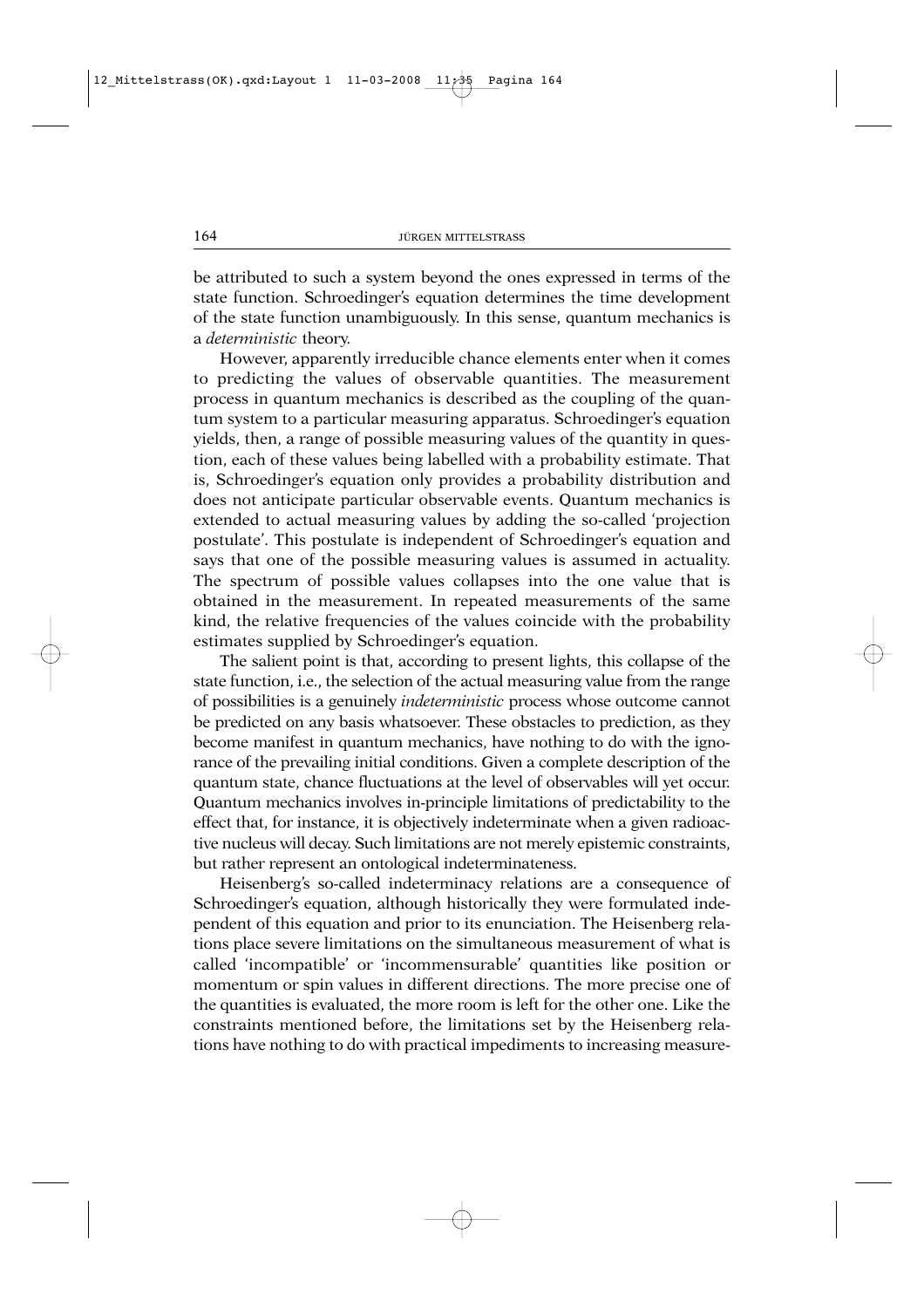ment accuracy that might overcome by improved techniques. Rather, the relations express limitations set by the laws of nature themselves.

Heisenberg's indeterminacy relations entail serious restrictions of the prediction of future quantum states. For ease of illustration consider the following spin measurements. Spin states are quantized; they possess only two possible values in each direction, namely, 'spin up' or 'spin down'. A beam of electrons can be 'spin-polarized' by sending the particles through a suitably shaped magnetic field (a Stern-Gerlach apparatus). That is, the spin of all electrons in, say, *x*-direction after exiting from the setup is, say, 'up'. This result can be confirmed by a second measurement of the same quantity performed directly after the first. 100% of the electrons come out 'spin up' in the *x*-direction. Let the beam then pass through the same setup but now measuring the spin values in the *y*-direction, perpendicular to *x*. The outcome is that one half of the beam exhibits 'spin up' and the other half 'spin down'. If the beam is finally sent through the apparatus this time oriented again in *x*-direction, the perplexing result is that 50% of the electrons are registered 'spin up' and 'spin down', respectively.

Correspondingly, the first measurement, in spite of its quite unambiguous result, cannot be utilized for a prediction once a measurement of an incompatible quantity has been carried out. Again, this is a matter of principle. There is no way of anticipating the joint values of incompatible quantities below the threshold set by the Heisenberg relations. As a result, inherent limitations prevent us from predicting the future states of such quantities.

This element of genuine, irreducible chance troubled Albert Einstein very much. Einstein accepted statistical accounts if they could be viewed as growing out of incomplete knowledge of the relevant conditions and states. Quantum mechanics differed from all other statistical theories in physics in that the invocation of probability could not be attributed to human ignorance. Einstein's commitment to a determinist world was his chief reason for dissenting from quantum mechanics. As he wrote to Max Born, he found the idea 'unbearable' that an electron decides on its own in which direction to move. If this turned out to be true he preferred to be an employee in a gambling casino rather than a physicist.5 In the same vein, Einstein told Born that quantum mechanics does not bring us closer to God's mystery. After all, God does not throw dice.<sup>6</sup> This episode bears witness to the fact

<sup>5</sup> Einstein to Born (April 29, 1924), in: *Albert Einstein – Hedwig und Max Born: Briefwechsel 1916-1955*, Munich 1969, p. 118.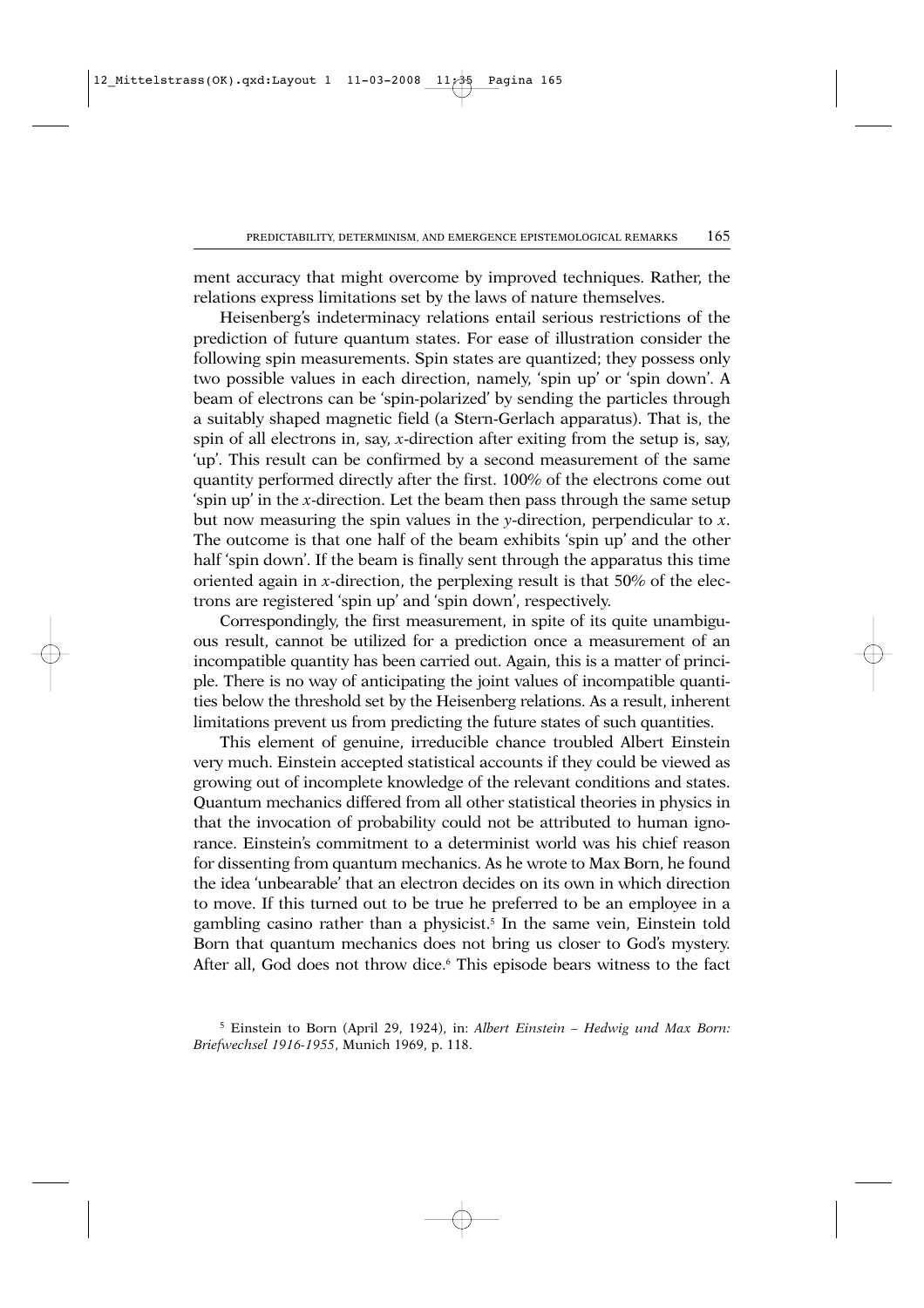that in-principle constraints on predictability represent a serious deviation from the notion of *Laplace's demon* which is the core element of the traditional, ignorance-focused account of chance and probability.

To repeat once more: Current wisdom holds there are fundamental processes in the quantum world that inhibit randomness, which implies general limits of predictability. Nevertheless this is by and large irrelevant to macroscopic phenomena; with large numbers of atoms the uncertainties average themselves out. This, in turn, brings us to the fundamental question of the relationship between *determinism* and *predictability*.

3. Talking about the limits of predictability in principle immediately poses questions for a *deterministic world*. This has been clear to Max Planck, leading to the insight that the classical dictum 'an event is causally conditioned, if it can be predicted with certainty'7 cannot be maintained, moreover, one is forced 'to acknowledge the following sentence as a given fact: In no circumstance is it possible to predict a physical event with exactness'.8 In a similar vein, several years before (1927), Werner Heisenberg claimed that, 'in principle', quantum mechanics has the effect that, 'the law of causality is in a sense unfounded. Since one can never know precisely the initial conditions, one can never calculate the mechanical course of events. (...) Concerning the sharp version of the law of causality: If we know the present, we can calculate the future – it is not the consequent, but the antecedent that is wrong'.9 This, however, is not the last word on the possibility of a deterministic world. It is rather necessary to separate the concepts of determinism and predictability from each other; determinism understood here (following J. Earman) as the thesis that, if two possible worlds are identical at a given point in time, then they are identical at every point in time.10 This does not exclude hindrances to predictability for a given state of affairs and deterministic development. The thesis is: *Even in a*

<sup>6</sup> Einstein to Born (December 4, 1926), *ibid.*, p. 129.

<sup>7</sup> M. Planck, 'Die Kausalität in der Natur' (1932), in: M. Planck, *Vortraege und Erinnerungen*, 5th ed., Stuttgart 1949, p. 252.

<sup>8</sup> *Ibid*., p. 253.

<sup>9</sup> W. Heisenberg, 'Über die Grundprinzipien der Quantenmechanik', *Forschungen und Fortschritte* 83 (1927), p. 83 (= W. Heisenberg, *Gesammelte Werke* / *Collected Works*, vol. 1, Munich and Zurich 1984, p. 21).

<sup>10</sup> See J. Earman, *A Primer on Determinism*, Dordrecht etc. 1986, p. 14 ('if two worlds agree for all times on the values of the conditioning magnitudes and if they agree at any instant on the values of the other magnitudes, then they agree at any other instant').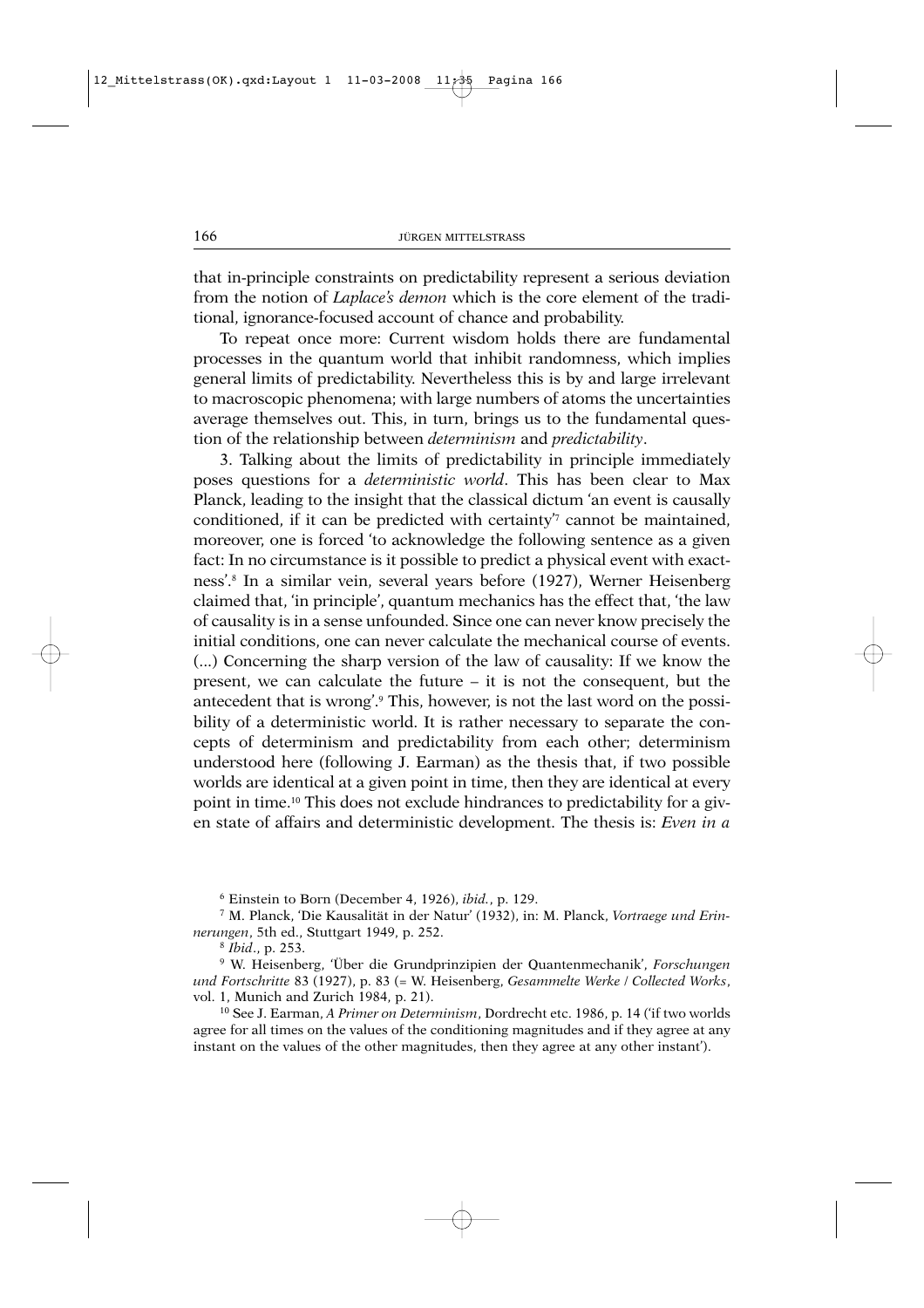## *deterministic world there are limits of predictability.*

Two reasons can be given in support of this. First, *deterministic chaos*. This refers to the strong dependence of a system's states of affairs on the magnitude of defined parameters. Since the magnitude of these parameters can never be known, the prediction of a system's states of affairs is bound by uncertainty, which translates into a range of different developments in chaotic systems. Unpredictability as a result of chaos is not limited to complex systems, rather, it can also occur in simple systems that only consist of a few elements. For example, two coupled pendulums constitute a simple system, the relevant laws of which have been known for centuries. But it has only recently become clear that, within such an arrangement, in a distinct range of initial conditions – namely system stimulations of medium strength – there can be chaotic and unpredictable oscillations. Another example, already introduced in the beginning, is meteorology, which was the original impulse for studying chaotic effects in dissipative systems. In a well-known metaphor: even the flapping of a butterfly's wings can crucially effect the convection currents in the earth's atmosphere and, hence, meteorological developments ('butterfly effect').11 The reliability of weather forecasts is not only constrained by *practical* limits but also by limits *in principle*. These occur even though the underlying laws are known and of a deterministic nature.

More generally and again using the example of weather forecasting, this can be formulated as follows:12 it is possible to know the exact equations of motion for a system, without being able to predict the evolution in time of this system. Although meteorological developments (as it is generally understood) can be completely described by thermodynamic equations, this is of little help. Because all observations are always finitely accurate, the future behaviour cannot be predicted using these equations. Though weather can be predicted in the short run; the chaotic effects described here will still appear in the middle to long run. It is important to see that it is not the system itself that behaves chaotically; its development is, quite the contrary, strictly deterministic. A chaos exists only for us, not for the thing

<sup>11</sup> Cf. H.G. Schuster, *Deterministic Chaos: An Introduction*, Weinheim 1984, p. 2.

<sup>&</sup>lt;sup>12</sup> This is also the conclusion of a longer argument in: M. Carrier and J. Mittelstrass, *Mind, Brain, Behavior: The Mind-Body Problem and the Philosophy of Psychology*, Berlin and New York 1991, p. 262. Cf. M. Carrier, 'Chaostheorie', in: J. Mittelstrass (ed.), *Enzyklopaedie Philosophie und Wissenschaftstheorie*, vol. 2, 2nd ed., Stuttgart and Weimar 2005, pp. 40-43.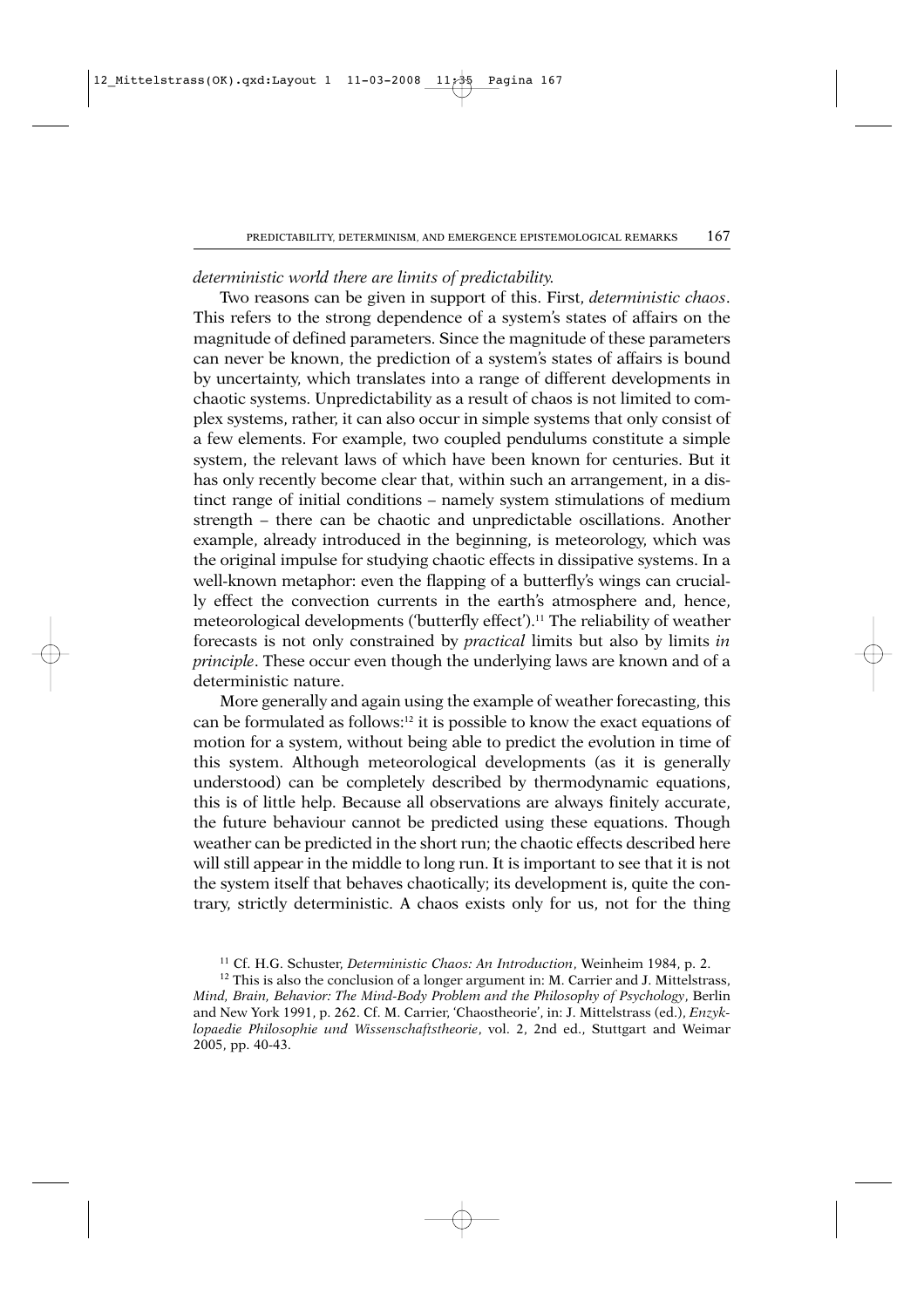being studied; it results from the imprecision of our knowledge of the initial conditions. But this means that there is an *epistemological limit* that occurs in the phenomenon of deterministic chaos. Although a system is, in fact, strictly deterministic and can be completely understood according to certain laws, we are not in a position to describe the behaviour of this system, despite our precise knowledge of these laws.

Epistemologically speaking the chaos is a *supervenient* characteristic.13 A characteristic *s* is supervenient to a set of physical characteristics *p*, if (1) *s* is not of a concrete-physical nature, that is, *s* can obtain in physically different systems, and if (2) differences in *s* always coincide with differences in *p* (although not *vice versa*). The occurrence or non-occurrence of chaos always depends on the physical differences in the system.

The second reason is the problem of a *Laplace's demon*. This label (credited to E.H. Du Bois-Reymond)14 refers to a fictitious superhuman intelligence, which – under the assumption of a stable, closed and all-determined system typical for a mechanistic worldview – knows of all initial conditions of all possible movements and thus can predict the location of any particle for every point in time. Now (as has already been mentioned), quantum mechanical systems – in contrast to relativistic physics, where differential equations describe deterministic systems with regards to their state variables – are non-deterministic with regard to conjugate variables such as position and momentum. Rather, they are statistic, i.e. incalculable even by Laplace's demon – an implication confirmed by recent developments in physics.

There is yet another reason why Laplace's demon is unable to handle the problem of predictability, even under the assumption of deterministic structures.15 Such a demon would himself be part of the world which he seeks to predict. This situation inhibits *self-reference*: the observing system or measurement device is itself part of the system whose development is being predicted. In other words, predictability in a Laplace's demon situation demands measurability of a system state 'from within'. This, in turn,

<sup>13</sup> Cf. P. Hoyningen-Huene, 'supervenient / Supervenienz', in: J. Mittelstrass (ed.), *Enzyklopaedie Philosophie und Wissenschaftstheorie*, vol. 4, Stuttgart and Weimar 1996, pp. 144-145.

<sup>14</sup> 'Über die Grenzen des Naturerkennens' (1872), in: E. Du Bois-Reymond, *Vortraege über Philosophie und Gesellschaft* (ed. S. Wollgast), Hamburg 1974, pp. 56-57.

<sup>15</sup> For the following see Th. Breuer, *Quantenmechanik: Ein Fall fuer Goedel?*, Heidelberg etc. 1997, pp. 7-21; 'Limits to Self-Observation', in: M. Carrier *et al.* (eds.), *Science at Century's End: Philosophical Questions on the Progress and Limits of Science*, Pittsburgh Pa. 2000, pp. 135-149.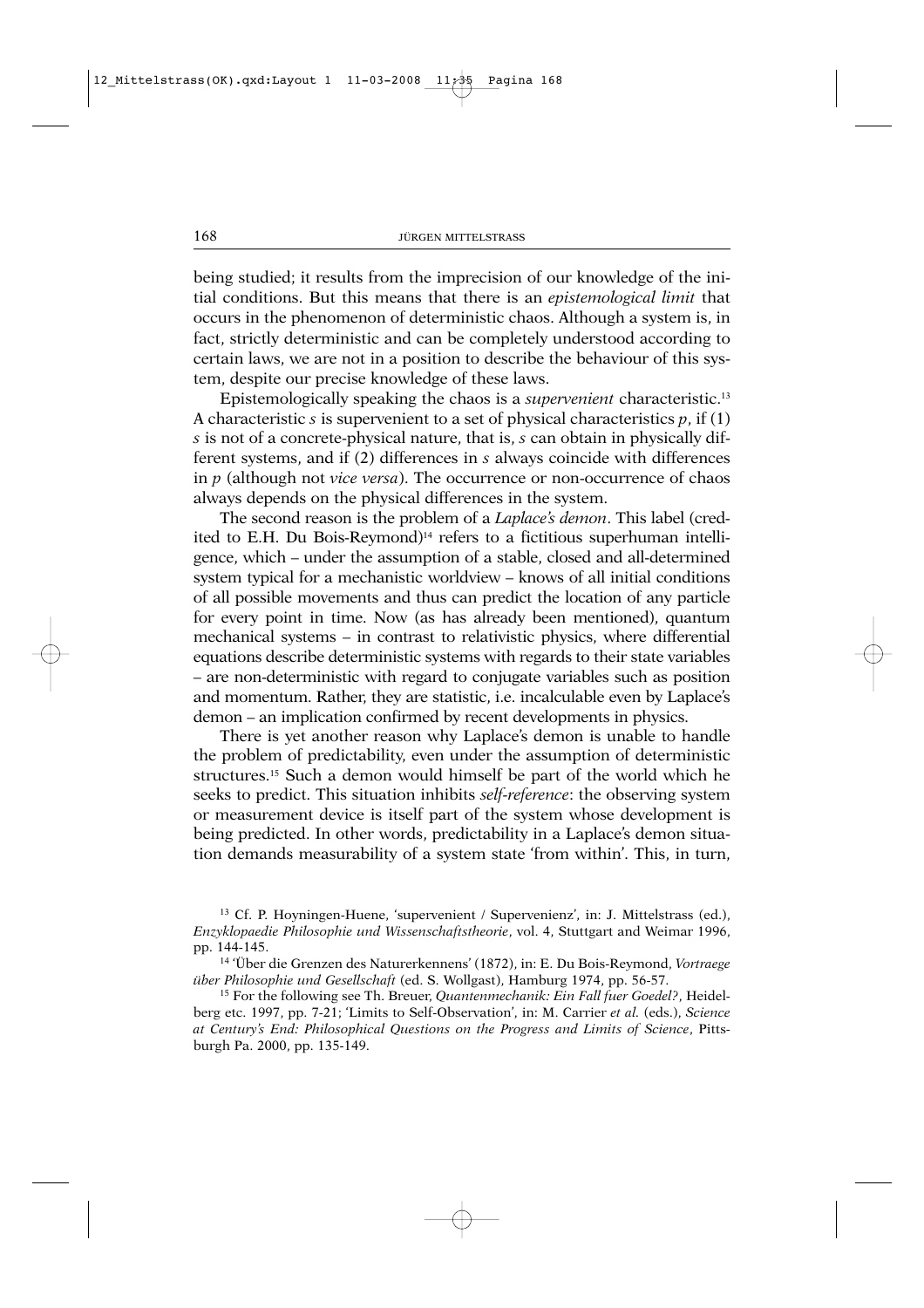demands, (1) that any object state is connected to the state of an apparatus, hence there can be no object states remaining (though it is possible that apparatus states can exist without a corresponding object state), and (2) that there are no two object states that correspond with the same apparatus state (while conversely there can be two apparatus states which correspond to the same object state).<sup>16</sup> To measure each object state with exactness, it must correspond to at least one apparatus state. This implies first and foremost that there are at least as many apparatus states as there are object states. However, the assumption of the *inner observer* (a demonic situation) implies that there are more object states than apparatus states. An inner observer is indeed part of an object, such that for the inner observer the apparatus states are a proper subset of the object states.

These conditions contradict each other. The demand for exact measurement implies that the apparatus has at least as many states as the object. The condition of the inner observer says that the object has more states than the apparatus. These two conditions cannot hold at the same time. And this is a strong argument for the separation of predictability and determinism. Both arguments, the chaos argument and the argument of the inner observer, make it clear that there can be deep or even basic problems of prediction even in a deterministic framework; hence determinism and unpredictability are not mutually exclusive.

4. Laplace's demon has lost its demonic character in this context; he has become an observing scientist. Thus it has been rightly said: 'In fact, most of the contributors to the debate, having paid lip service to Laplace, almost unnoticeably substitute for his demon a human observer. They thereby reduce determinism to predictability, i.e., the question whether an actual observer, a biologist or a physicist, is able to predict future events. This reduction of Laplacian determinism to actual predictability is a drastic step. On the one hand, it brings the question from philosophical clouds down to earth, where one may hope to find an answer. On the other, it is reduced to a technical question about the state of affairs in the relevant science'.17 This is also the case with K.R. Popper.

For Popper, who by and large identified determinism and predictability with each other (determinism = predictability with a defined level of exactness, which depends on the degree of knowledge about the initial condi-

<sup>&</sup>lt;sup>16</sup> In Th. Breuer's presentation this is expressed by the subjectivity of the picture ('Can a picture contain a full and precise picture of itself?'), 'Limits to Self-Observation', p. 135. 17 N.G. van Kampen, 'Determinism and Predictability', *Synthese* 89 (1991), p. 275.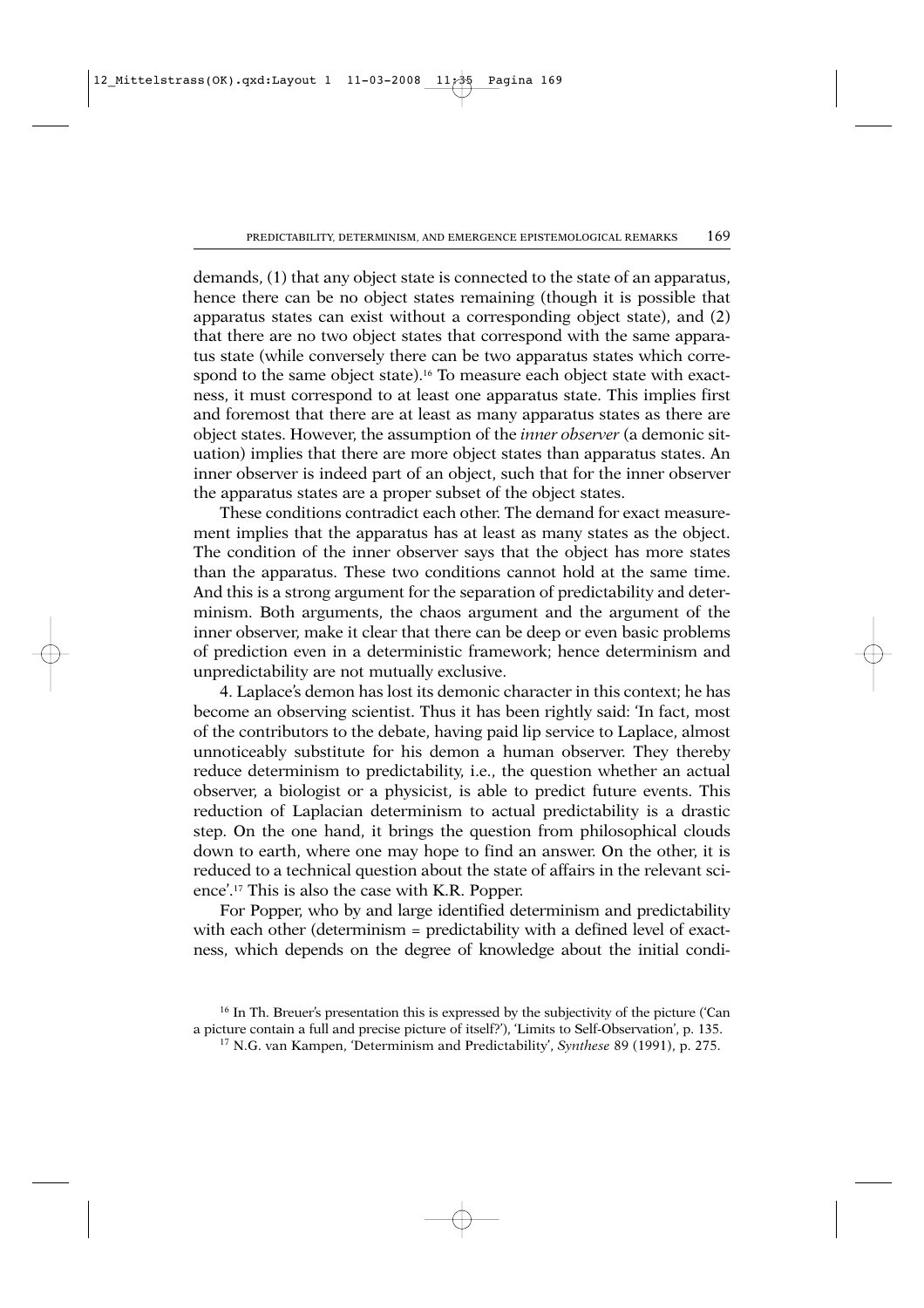tions),18 *scientific determinism* is 'the doctrine that the state of any closed physical system at any given future instant of time can be predicted, even from within the system, with any specified degree of precision, by deducing the prediction from theories, in conjunction with initial conditions whose required degree of precision can always be calculated (in accordance with the principle of accountability) if the prediction task is given'.19 In this context, Laplace's demon is construed as a disembodied spirit; he is transformed into a 'super-scientist': 'The demon, like a human scientist, must *not* be assumed to be able *to ascertain initial conditions with absolute mathematical precision*; like a human scientist, he will have to be content with a finite degree of precision'.20 Naturally, this leaves room also for deterministic conceptions.

Popper's critique of determinism in natural science and philosophy employs arguments not only from quantum mechanics, but also from classical physics. He argues that Newtonian mechanics, which is deterministic by conception, is unable to determine initial conditions with the precision necessary for prediction ('principle of accountability'). More generally, according to Popper, the growth of theoretical knowledge is not predictable in principle, which also hints at an *indeterminism* – which could be used, for example, as a solution for mind-body problems.

5. Let me refer in a final part to the concept of *emergence*. Emergence says that it is impossible to use characteristics of elements and the interrelations between these to describe characteristics of ensembles or make predictions about them.21 Thus a common formula says this: the whole is more than its parts.22 According to the *emergence thesis*, the world is a levelled structure of hierarchical organised systems, where the characteristics of higher-level systems are by and large fixed by the characteristics of their respective subsystems, yet at the same time essentially different. Different characteristics and processes occur in the respective levels. As well, a weak and a strong emergence thesis can be distinguished from one another.

The core element of the strong emergence thesis is a non-derivability-

<sup>18</sup> Cf. K.R. Popper, 'Indeterminism in Quantum Physics and in Classical Physics', *The British Journal for the Philosophy of Science* 1 (1951), pp. 117-133.

<sup>19</sup> K.R. Popper, *The Open Universe: An Argument for Indeterminism*, Totowa 1982, p. 36.

<sup>20</sup> *Ibid*., p. 34. Cf. J. Earman, *A Primer on Determinism*, pp. 8-10.

<sup>21</sup> For the followings see M. Carrier, 'emergent / Emergenz', in: J. Mittelstrass (ed.), *Enzyklopaedie Philosophie und Wissenschaftstheorie*, vol. 2, 2nd ed., Stuttgart and Weimar 2005, pp. 313-314.

<sup>22</sup> Cf. K. Lorenz, 'Teil und Ganzes', in: J. Mittelstrass (ed.), *Enzyklopaedie Philosophie und Wissenschaftstheorie*, vol. 4, Stuttgart and Weimar 1996, pp. 225-228.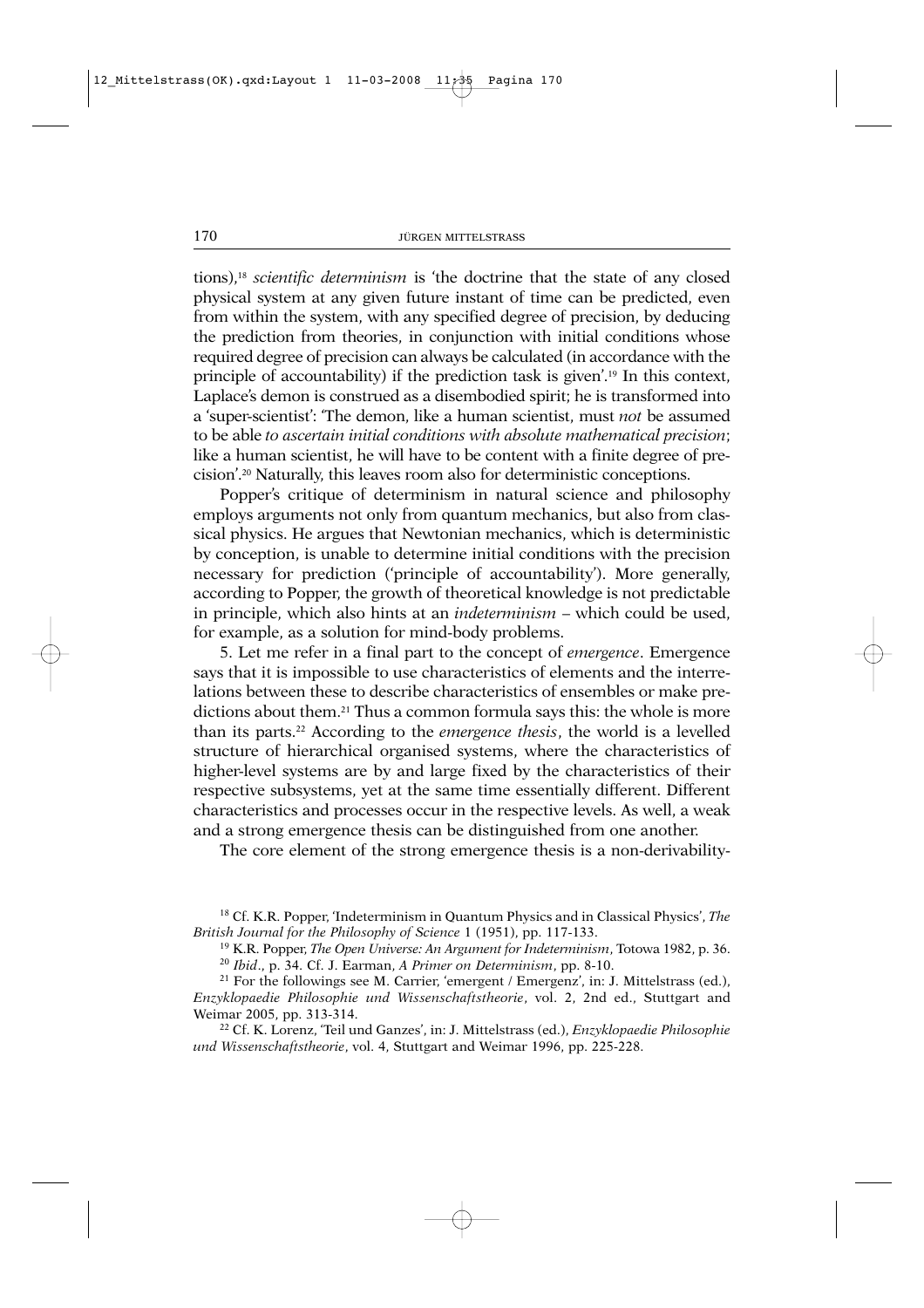or non-explainability hypothesis of the system characteristics shaped from the characteristics of the system components. An emergent characteristic is non-derivable; its occurrence is in this sense unexpected and unpredictable. Weak emergence is limited to the difference of the characteristics of systems and system components and is compatible with the theoretical explainability of the system characteristics. Weak emergence is essentially a phenomenon of complexity.

The classic rendering of strong emergence is credited to Ch.D. Broad.<sup>23</sup> Broad's motivation was to provide a suitable interpretation of living organism. He intended to depict organisms neither as mere machines nor as being fuelled by an exceptional vital force. This neo-vitalist view was first and foremost endorsed by H. Driesch,<sup>24</sup> who maintained that beings are fitted with 'entelechy', i.e. with purposeful biological powers. Broad was searching for a third way between the mechanistic and the vitalist view on life. The emergence thesis was intended to create this path. Emergent characteristics of ensembles were intended to be roughly defined by the divergent characteristics of their components, yet it was not intended to explain the former on that basis.

Strong emergence is characterised through the following conditions: (1) The condition of *qualitative difference*. This condition applies the emergence thesis to those characteristics of ensembles which differ profoundly from the characteristics of their components. (2) The condition of *characteristic determination*. This condition says that the characteristics of the components are sufficient to let the specific characteristic emerge; emergence is not depended upon further factors. (3) The condition of the *principal gap of explanation*. This condition implies that it is actually impossible to explain the characteristics of ensembles through the characteristics of their components, including their interrelations. – Incidentally, the existence of strong emergent characteristics in this sense is heavily disputed. The only candidates in the running at the moment are currently *phenomenal* characteristics.<sup>25</sup> The point here would be, that in a given neurophysiological arrangement, the occur-

<sup>23</sup> Ch. D. Broad, *The Mind and its Place in Nature*, London 1925.

<sup>24</sup> H. Driesch, *The Science and Philosophy of Organism*, vols. 1-2, London 1908, 2nd ed., London 1929.

<sup>25</sup> See A. Stephan, 'Phaenomenale Eigenschaften, phaenomenale Begriffe und die Grenzen Reduktiver Erklaerung', in: W. Hogrebe and J. Bromand (eds.), *Grenzen und Grenzueberschreitungen* (XIX. Deutscher Kongress fuer Philosophie, Bonn, 23.-27. September 2002). *Vortraege und Kolloquien*, Berlin 2004, pp. 404-416.